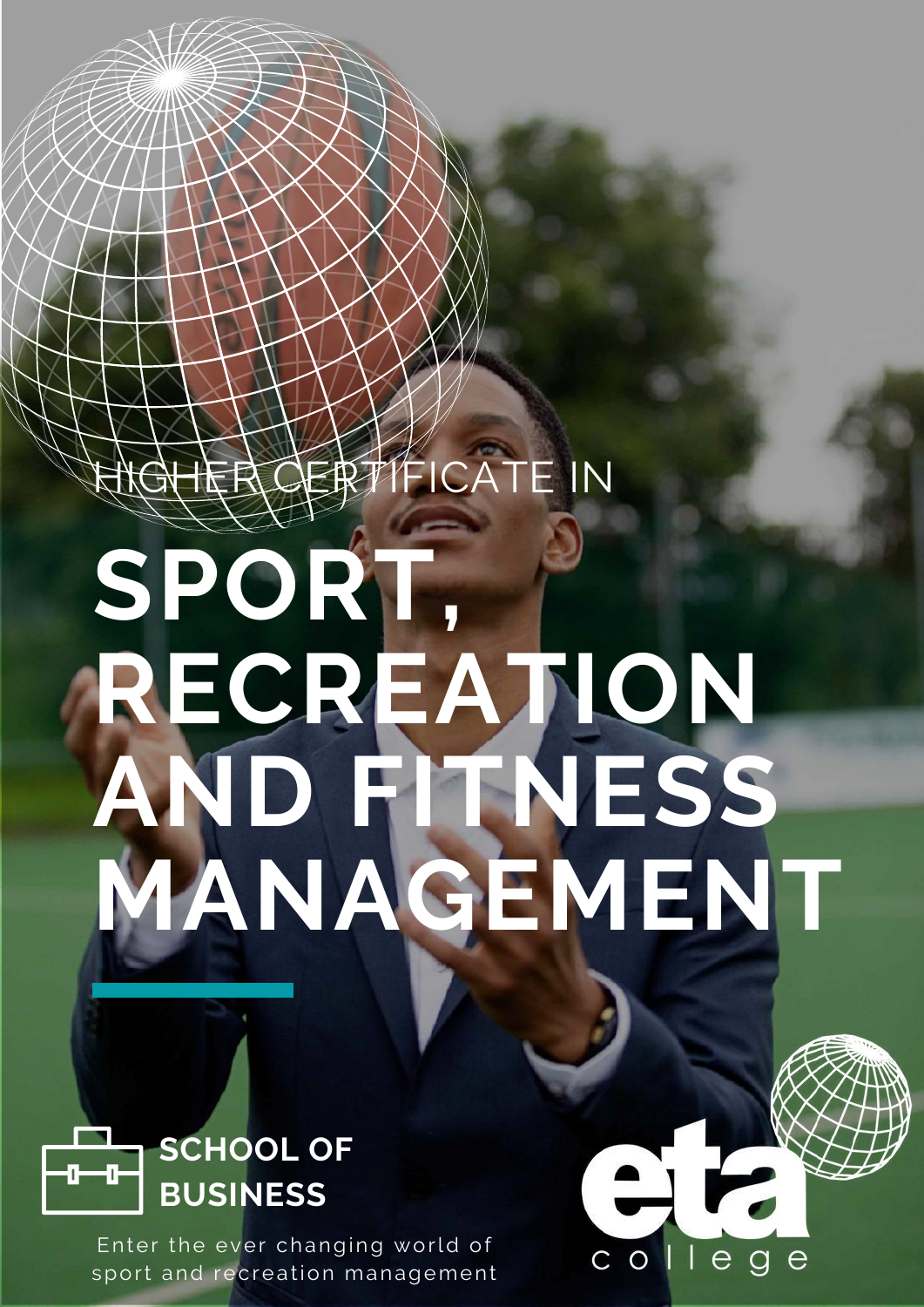#### **ABOUT THIS PROGRAMME 120 Credits, NQF Level 5 SAQA ID:** 97690

This one year vocational programme gives students the vital knowledge and skills needed to embark on a career in the world of sport, recreation or fitness management. You will learn the basics of managing a sport or recreation organisation and how to implement events. You will also acquire knowledge about sport informatics and sport sociology, each giving insight into the world of sport and recreation and the social context in which it functions. This programme gives you the knowledge and skills needed to enter the world of sport and recreation management.



1 year



Assessment is both theory and practical.



Our learning environment is technology driven so you will need to bring a laptop to class.



### [REGISTER](https://www.etacollege.com/admissions/online-applications/) NOW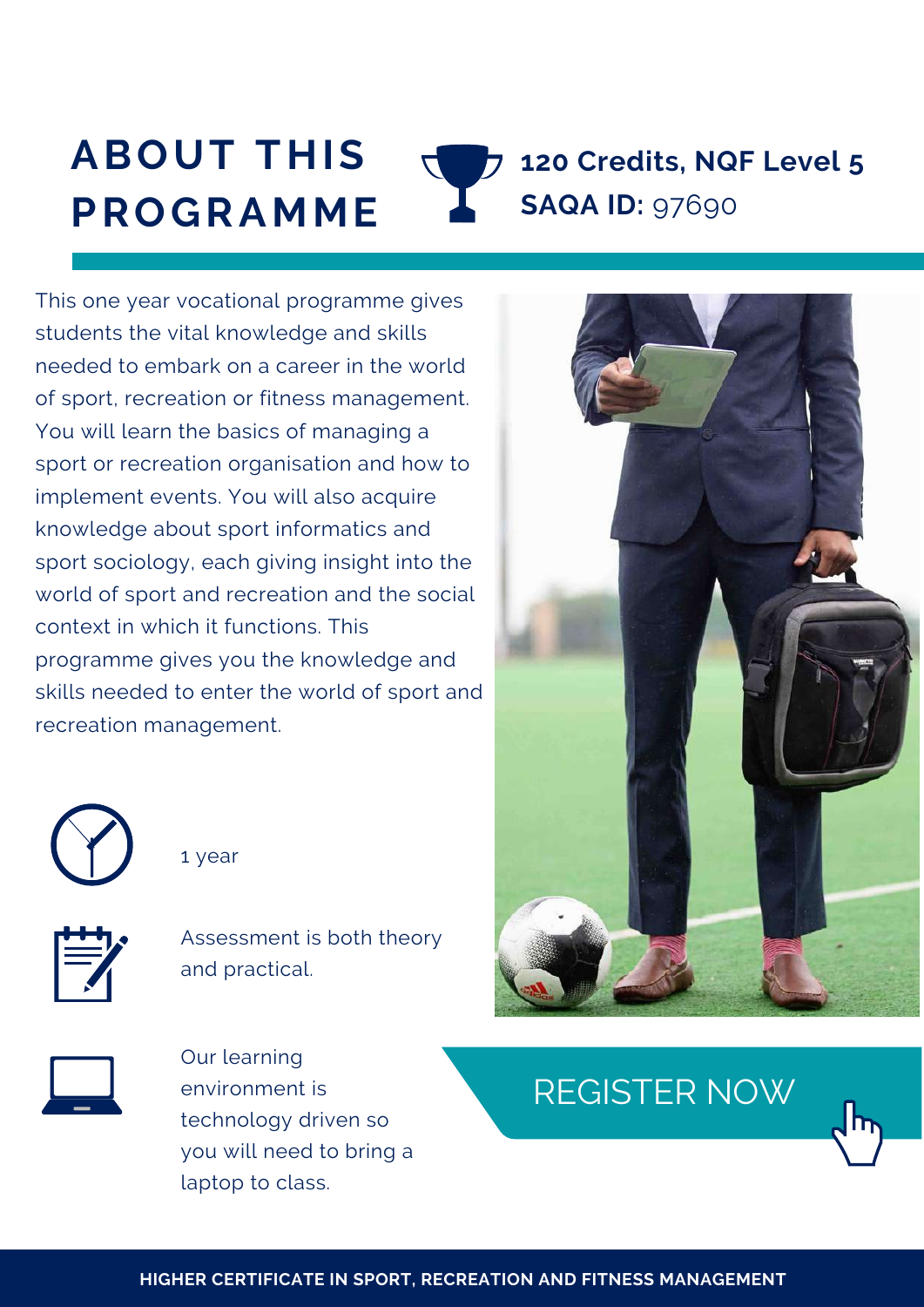### **TECHNICAL REQUIREMENTS**





Students must have their own device, especially a laptop. If you do not have your own laptop or PC, these are available for students when on campus.

#### **WORD OF CAUTION:**

The learning activities and content of our programmes require that the primary device that you will use should be a desktop computer and/or a laptop computer. Although you may find it beneficial to use a mobile device like a smartphone or a tablet when you are "on the move" to quickly access your programme, mobile devices are not considered sufficient to meet the technical requirement of our [programmes.](https://www.etacollege.com/admissions/online-applications/) There are computers available at each campus to assist you on your eta journey.



Own data is essential if students work off-campus. Wifi is free on campus and can be accessed before, during and after classes



**eta** provides study spaces with devices and wifi **eta** likes to work on a no-homework policy so students can complete their studies on campus



Access to all learning resources, library books and journals are included in **eta** tuition fees

# **PLEASE REFER TO OUR LEARNER MANAGEMENT GUIDE TO READ MORE DETAILS**

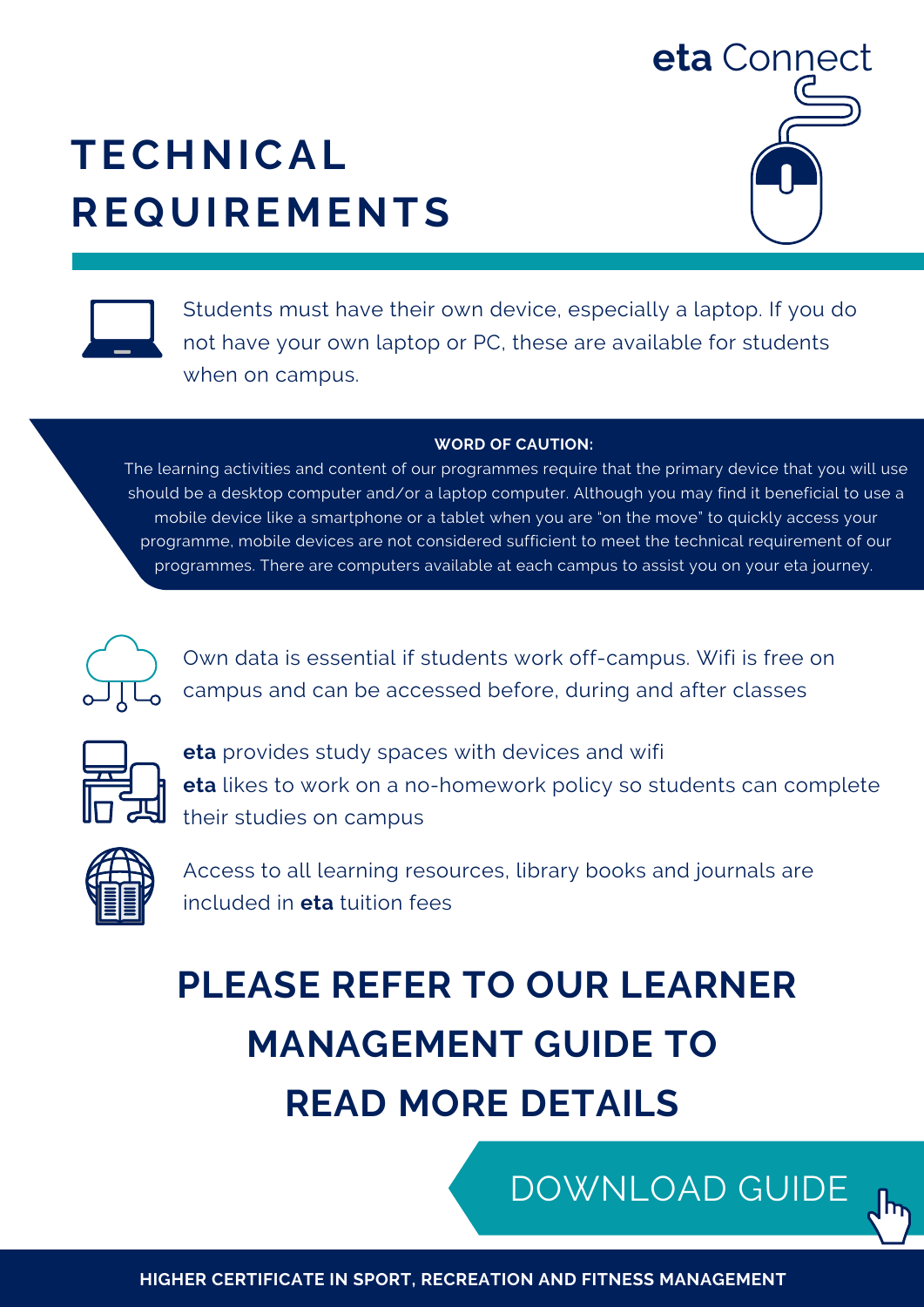## **ADMISSION REQUIREMENTS**



#### **Admission to NQF Level 5 Higher Certificate**

The minimum requirement for admission to Higher Certificate programmes is either:

- A National Senior Certificate (NSC) with Higher Certificate admission and compliance with the language requirements for **eta**. The NSC pass required is an elementary achievement (rating code 2/F) with an overall score of 30-39% and a minimum pass of 30% in English.
- A National Certificate Vocational (NCV) and compliance with the language requirements for eta.
- An alternative matriculation exam e.g. Independent Examination
- Board (IEB) which is the body representing private schools and compliance with the language requirements for **eta**.
- A Further Education and Training Certificate (NQF 4) in a cognate field e.g. fitness, coaching or sport administration.
- Under certain conditions, level 4 Occupational Certificates in a cognate field may be considered for admission plus relevant
- work experience (see RPL policy).

# **PROGRAMME ACCREDITATION**

Exercise Teachers Academy PTY Limited (trading as eta College) is registered as a private higher education institution in terms of Section 54 (1) (c) of the Higher Education Act, 1997 (Act No. 101), and Regulation 16 (4) (a) of the Regulations for Registration of Private Higher Education Institutions, 2002.

This NQF level 5 Learning programme is accredited by the Council on Higher Education (CHE). The qualification it achieves is registered on the Higher Education Qualifications Sub Framework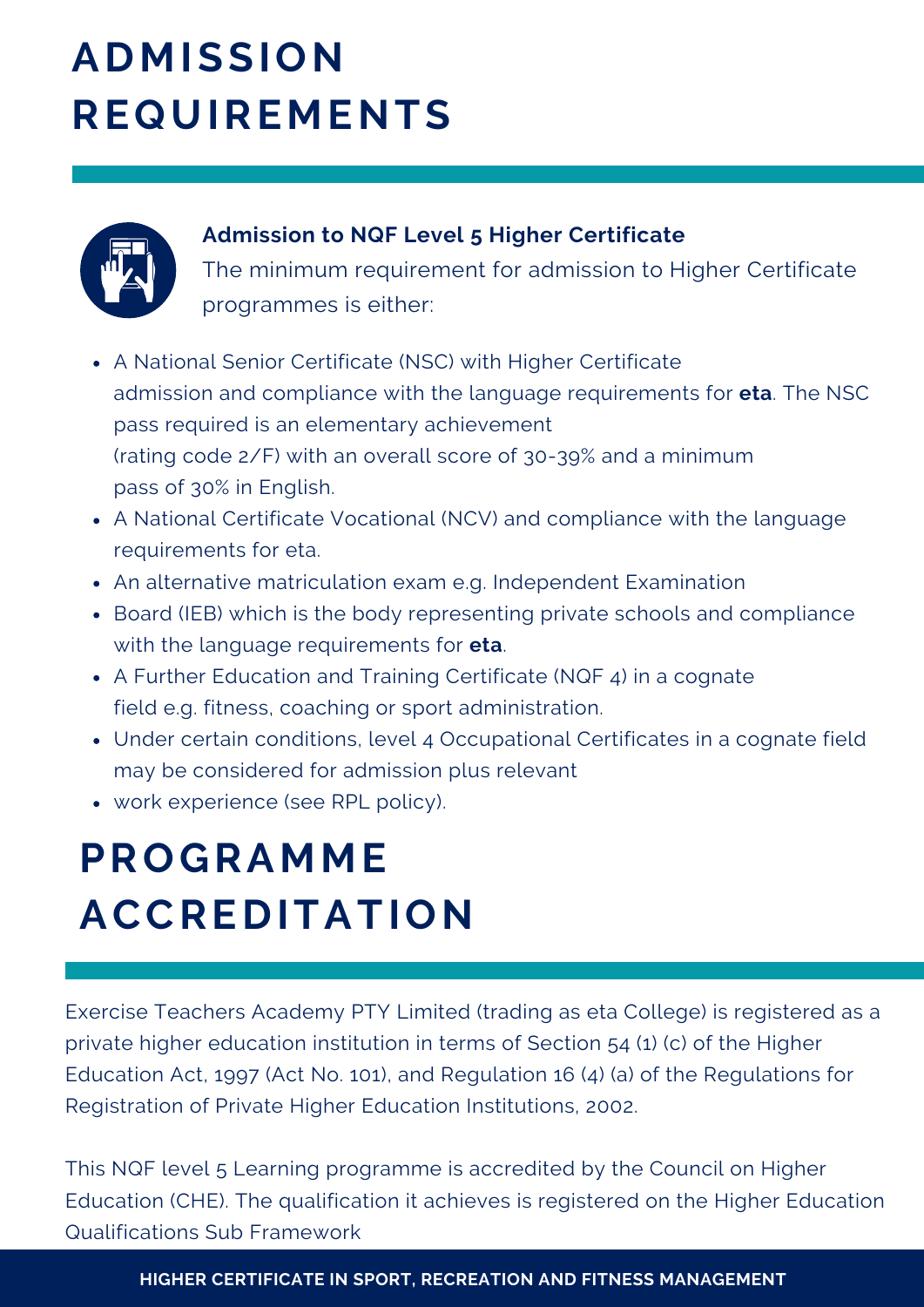# **RECOGNITION OF PRIOR LEARNING (RPL)**



RPL emerges from a global demand to increase access to higher education. RPL policies encourage providers to develop systems that enable the recognition of learning, allowing previously disadvantaged people, for whatever reason, to be able to access to a learning pathway in higher education. The RPL driving force is social justice and fairness, so no-one should be barred from higher education. At eta College, RPL can enable access to a qualification that allows you to work in the fastgrowing sport and fitness sector, where competent employees are critical for the growth of the profession (Skills Development Act, 1998, Skills Development Amendment Act, 2008).

There are different types of RPL, which includes the following

- RPL for Access process which is specifically designed for those students who have not been able to meet the minimum requirements for access.
- If you have prior formal learning in credit-bearing modules or a completed qualification, it is possible for such credits to be recognised and for you to be exempt from learning you have already completed.
- If you are someone of advanced standing and did not complete a Matric (NSC) or your results were not sufficient to access higher education in the past, your work and life experience may enable you to access to higher learning now.
- If you have relevant and recent work experience that matches the learning in the qualification you want, it is possible for your knowledge and skills to be recognised and to access a higher education pathway. You may even be exempt from some modules if your work experience has given you the right level of knowledge and skills.

### [LEARN](https://www.etacollege.com/educational-pathways/recognition-of-previous-education/) MORE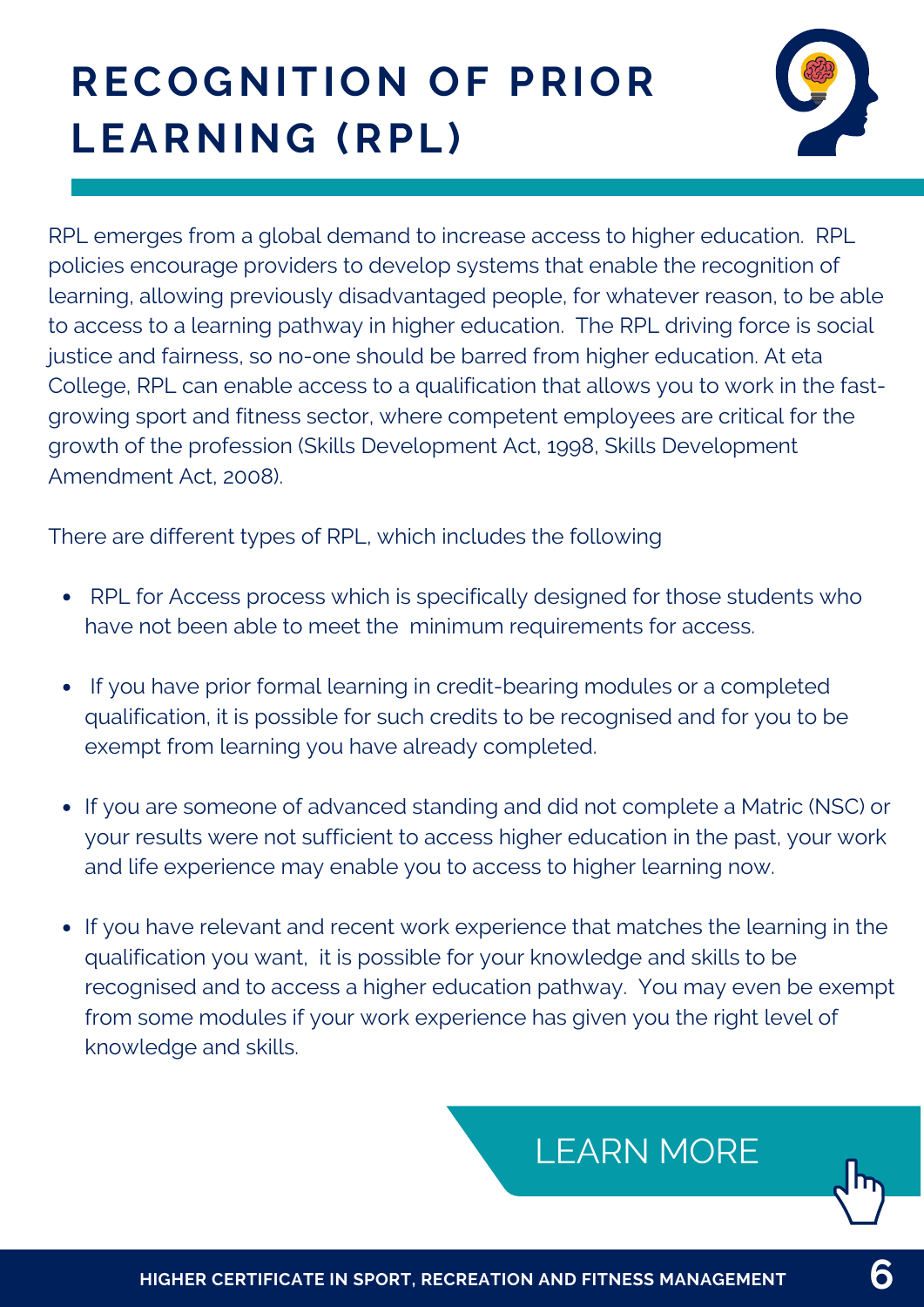# **HOW WILL THIS QUALIFICATION HELP YOU DIFFERENTIATE YOURSELF?**



You would like to manage a sport or fitness facility with appropriate marketing plans, operational procedures and resource management.



You currently work at a sport facility and would like the ability to manage a sport tournament and implement a volunteer strategy to achieve event outcomes.



You see yourself co-ordinating athlete and team support, including sports team logistics, public relations and media liaison.

#### **AFTER COMPLETING THIS PROGRAMME YOU'LL BE CONFIDENT IN YOUR ABILITY TO:**

- Manage a sport tournament designed for a community to enhance community engagement and implement a volunteer strategy to achieve event outcomes.
- Co-ordinate athlete and team support, including sports team logistics, public relations and media liaison.
- Manage a sport or fitness facility with appropriate marketing plan, operational procedures and resource management.
- Conduct sport specific marketing and the development of a sponsorship proposal.
- Apply administration for business management skills.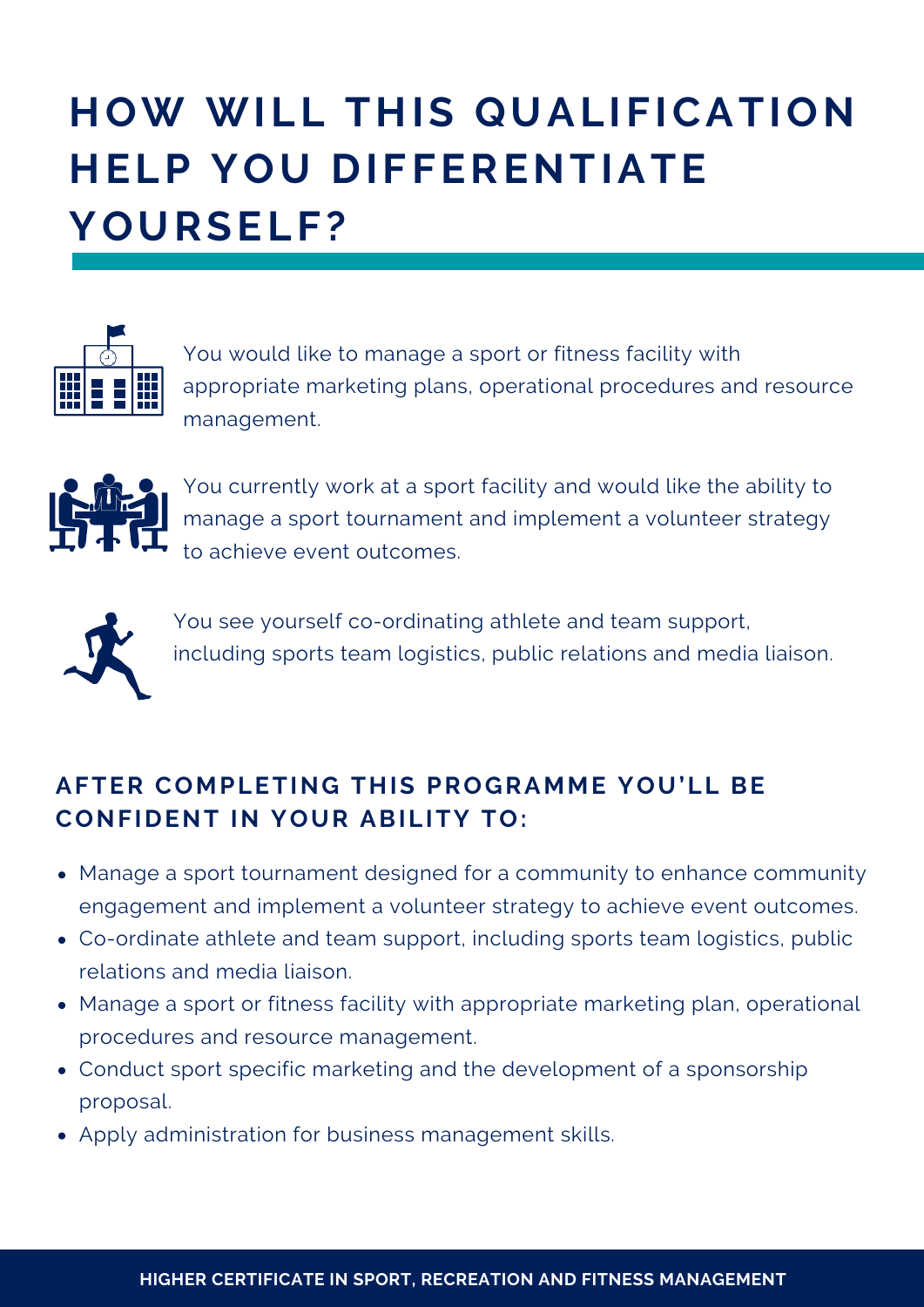### **WHAT WILL YOU LEARN ON THIS PROGRAMME?**

Find out more about what you will learn as you progress through the the **seven courses** of this programme:

#### **COURSE 1** INTRODUCTION TO SPORT INFORMATICS

**Introduction to Sport informatics:** Sport informatics provides you with the skills to operate a PC and relevant software packages. You will gain an understanding of the management of information and how sport statistics are incorporated into a variety of environments to enhance the understanding of sport, monitor the development of sport and increase participation in sport.

#### **COURSE 2**

#### INTRODUCTION TO SPORT SOCIOLOGY

**Introduction to Sport sociology:** This introductory course explains how sport interacts with society. You will get an overview of sport sociology, social interaction and sport, as well as social issues and the effect on sport. You can apply this knowledge to sport and recreation studies, human resource management, sport development programmes and management of sport. You will also be introduced to sport psychology.

#### **COURSE 3** SPORT, RECREATION AND FITNESS BUSINESS ORGANISATIONS

**Sport, Recreation and Fitness Business Organisations:** Get to understand the principles of business and financial management as well as marketing and its relationship to sport, recreation and fitness. Learn about customer care, operational procedures and the risks involved in managing a business. Learn how to write marketing strategies, understand business strategies and how to operate a business.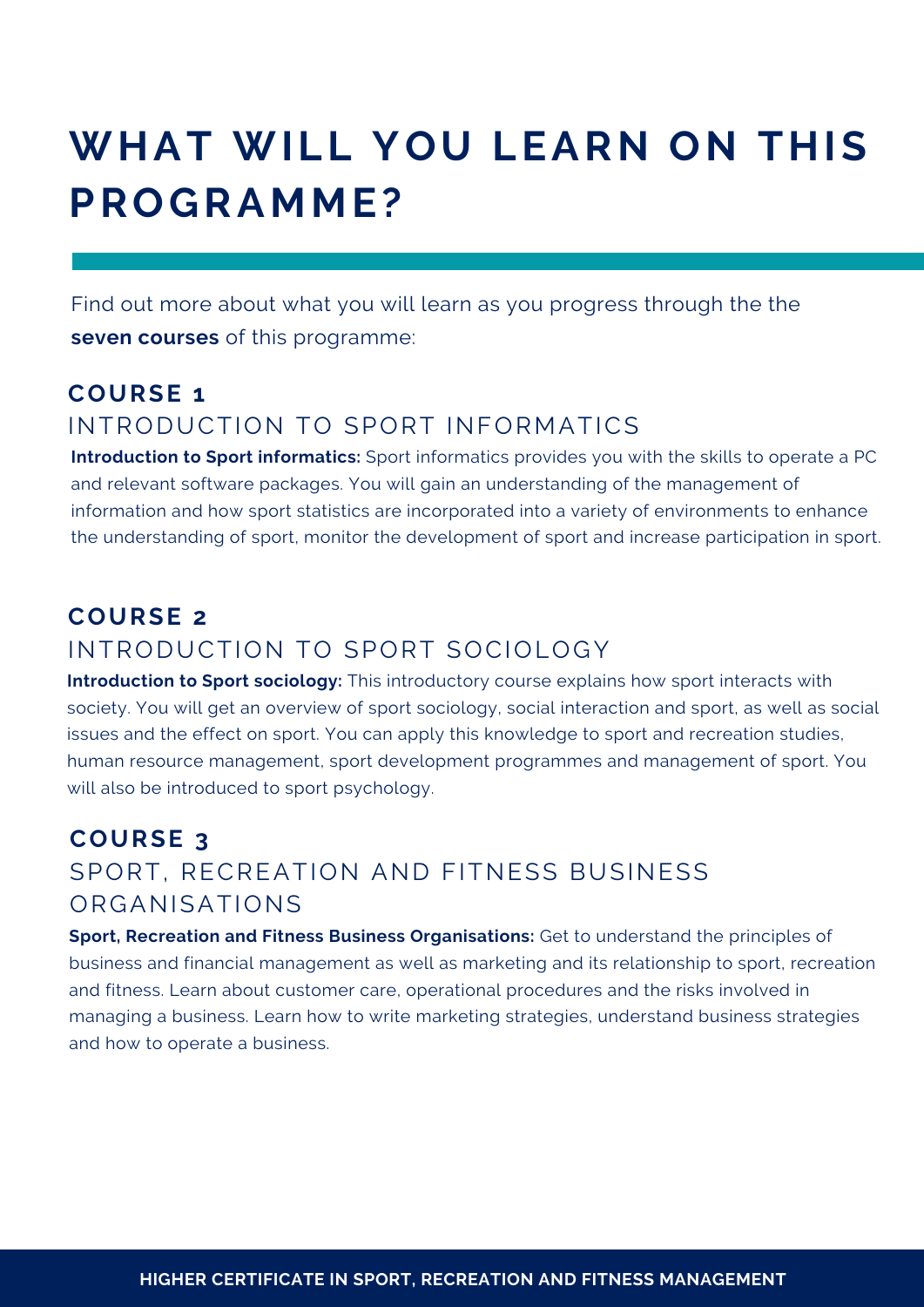### **WHAT WILL YOU LEARN ON THIS PROGRAMME?**

#### **COURSE 4**

#### SPORT, RECREATION AND FITNESS FACILITIES

**Sport, Recreation and Fitness Facilities:** Learn how to apply financial strategies and planning to different sport environments. The course includes budgeting, management of funds and revenue strategies and the application of good governance. You will taught about Sustainable sport and recreation structures, and how to market, promote and maintain Sport and Fitness facilities.

#### **COURSE 5** EVENTS AND TOURNAMENTS FOR SPORT, RECREATION AND FITNESS

**Events and Tournaments for Sport, Recreation and Fitness:** This course will teach you how to plan, implement and manage a range of small sport events, and how to manage volunteers and various risks. **Team management and Touring Logistics:** Learn about team organisation and teamwork. Understand the logistics and management of sport tours as well as the principles of sport tourism and strategies. Learn how to market sport tours and liase with the public.

#### **COURSE 6**

#### MASS PARTICIPATION PROGRAMMES

**Mass Participation Programmes:** Learn about the principles of mass participation, different sport activities and how to activate groups and communities into sport. Learn about community based sport development and indigenous sport. You will be taught how to design and implement mass participation programmes and physical activities.

#### **COURSE 7** TEAM MANAGEMENT AND TOURING LOGISTICS

**Team Management and Touring Logistics:** Learn about team organisation and team work. You will be taught how to develop sport tour plans and team touring logistics. It will also include public relations and marketing of sport tours.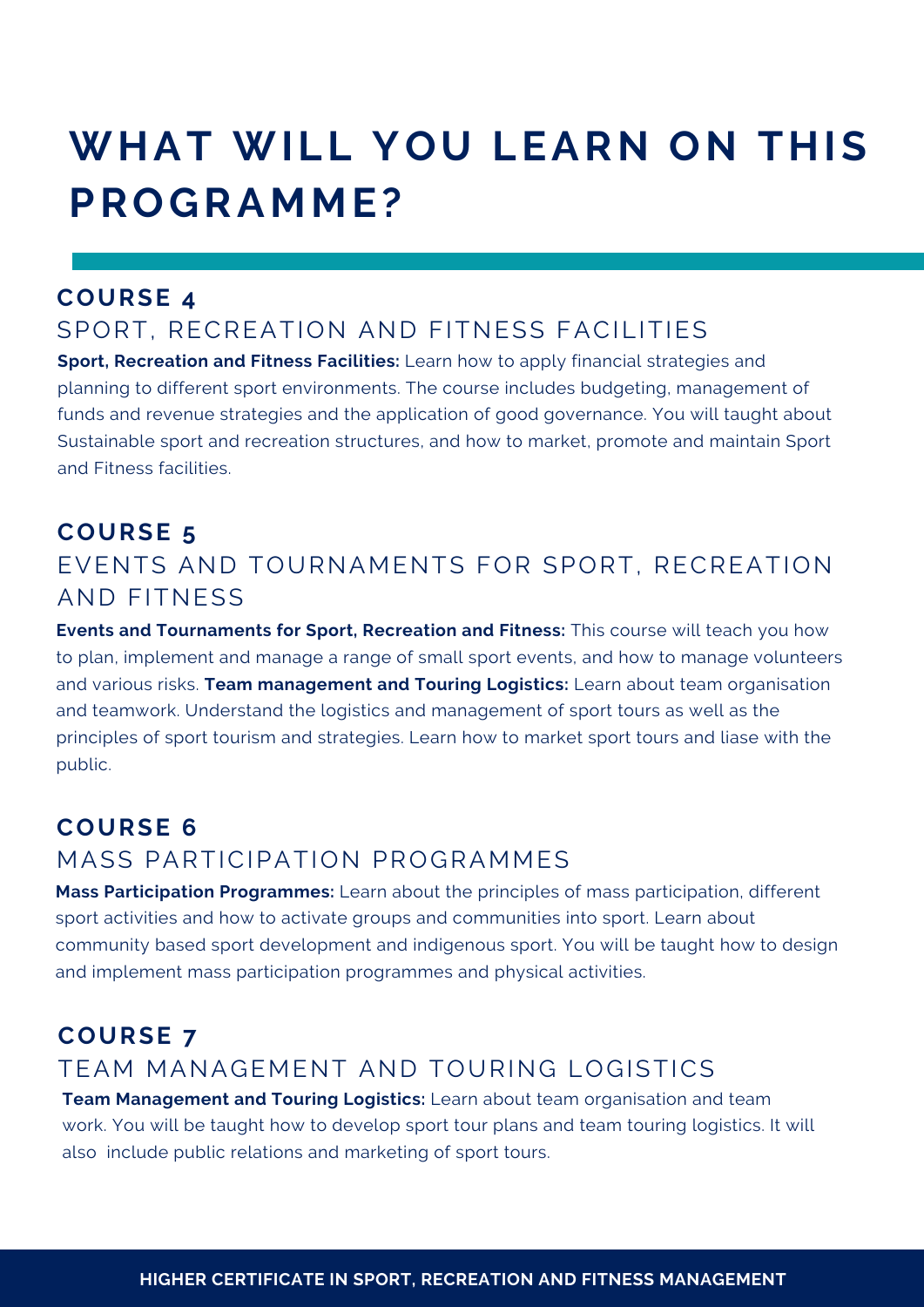# **WHY STUDY AT A CAMPUS?**

- Qualified lecturers
- Scheduled sessions
- Exposure to industry professionals through the campus
- Technologically mediated teaching
- Superior facilities
- Opportunity to make friends
- Guide practical sessions
- Resource centre
- In class feedback
- Attend a graduation
- Access to eta Connect (Learner Management System)
- Access to e-library (eBooks, journals, articles and so much more)
- Access to Office 365 account
- Industry ready when qualified



**HIGHER CERTIFICATE IN SPORT, RECREATION AND FITNESS MANAGEMENT**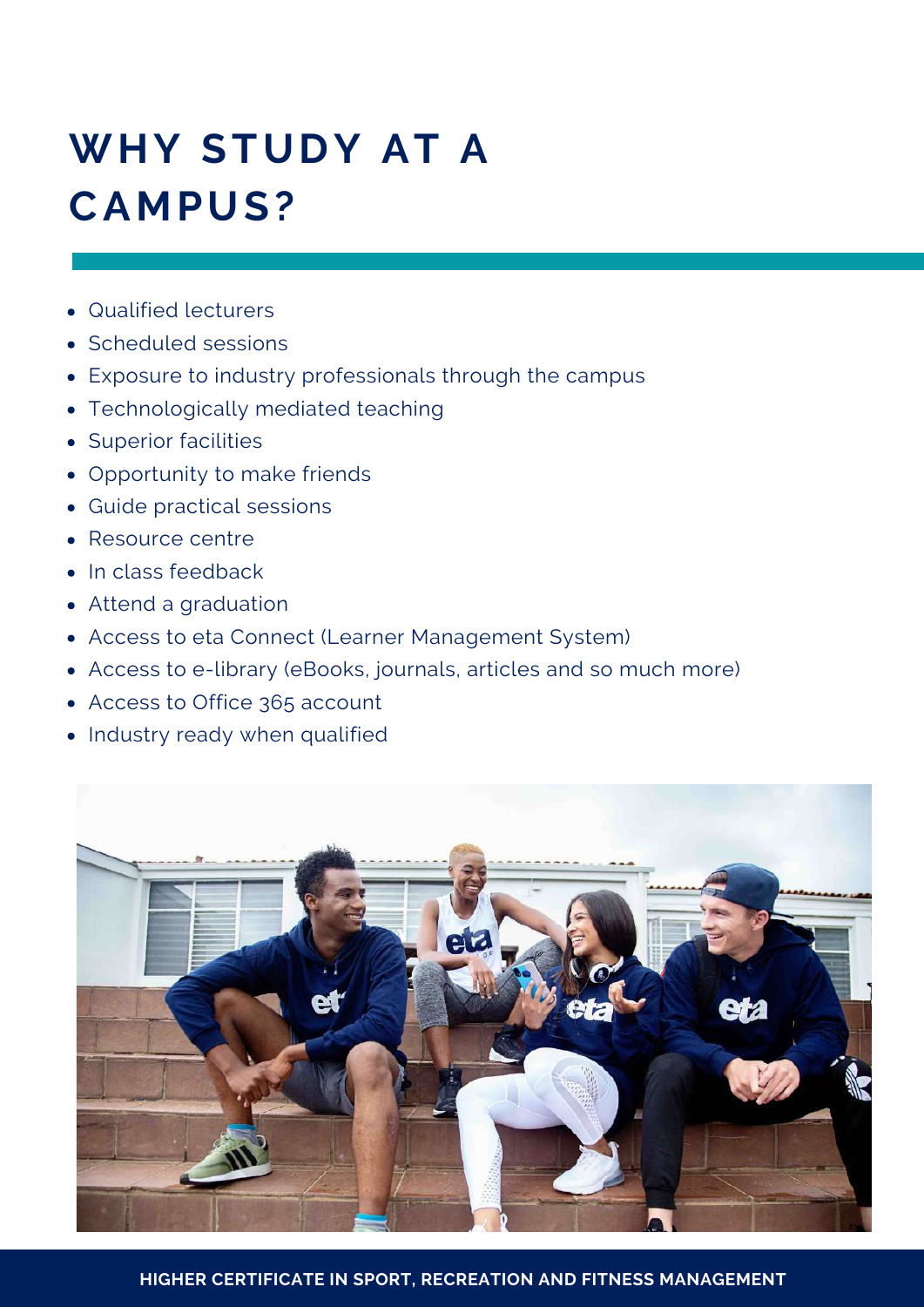## **WHAT CAREER CAN I GO INTO ONCE I AM QUALIFIED?**

The programme allows you entry into the sport, recreation and fitness industry. It is a stepping stone that allows you to explore your passion by studying further in your area of interest.

- Project team member
- Sport, Recreation Fitness club assistant
- Admin assistant for events
- Sport Team assistant
- Sport, Recreation Fitness Club assistant
- Athlete representative
- School level team manager

#### **WHO WILL HIRE ME?**

- Schools
- Sports Clubs and Recreation Centre's
- Self employment as a business owner and entrepreuneur

### **THIS SOUNDS PERFECT FOR MY CAREER**

### I'M READY TO [REGISTER](https://www.etacollege.com/admissions/online-applications/)